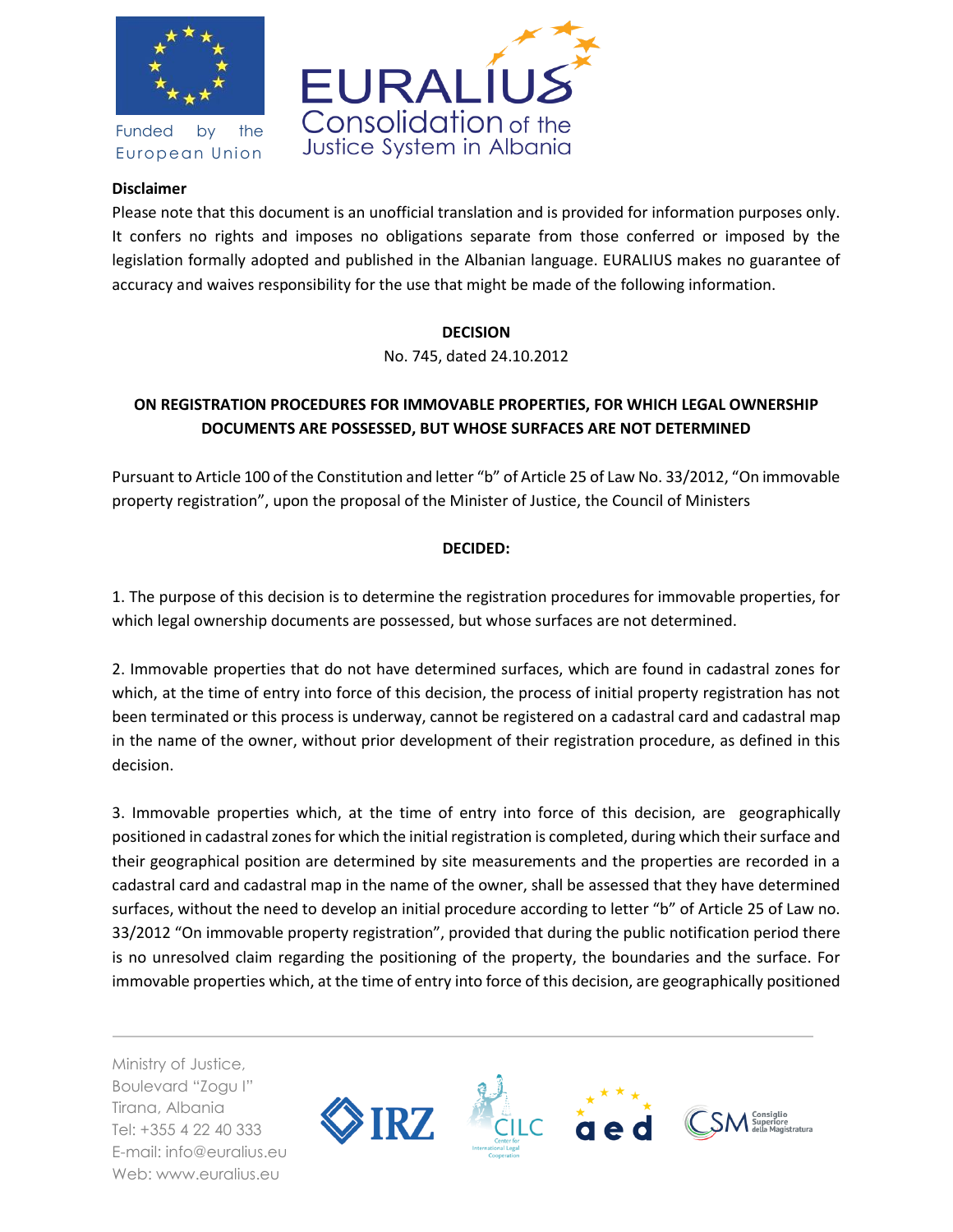

in the cadastral zones for which the initial registration has been completed, but are registered in the immovable property card with the note "state" or "uncertified owner", registrations cannot be made in favor of the owner, without prior development of their registration procedure, as determined in this decision.

4. Registration of immovable properties, determined in this decision, is made at the request of the interested person. He/she must prove the ownership with ownership documents within the meaning of Article 193 of the Civil Code of the Republic of Albania by presenting to the Registrar the following documents:

- a) the act of acquiring ownership in cases when the immovable property is registered for the first time, or the registration document, in cases when the immovable property is recorded in the mortgage registers;
- b) a survey plan of the immovable property, prepared by a licensed entity for topographic works or by the Immovable Property Registration Office, according to the request of the interested party;
- c) the notarial declaration of the adjacent owners, which certify the content of the request for the boundaries of the property, which is claimed to be registered;
- d) ç) documentation from the technical archive of construction, which maps the condition of the claimed property, if available from this archive;
- e) the payment receipt of registration expenses (fees, taxes, other expenses, if any).

5. When, at the boundaries of the property, for which a registration request has been submitted, there are state properties such as: roads, alleys, public squares, parks, public buildings, etc., the notarial declaration is replaced by an official confirmation issued by the institution, which is the owner or manages the state property.

6. When, at the boundaries of the property there are properties of individuals, natural or legal persons, private or state, who have not registered the property at the immovable property registration office, the notarial declaration of the owner of the adjacent/boundary property shall be replaced by one notarial declaration made by these persons, in the capacity of the possessor of the boundary property, reflected in the card as an "uncertified owner". In this case, besides the notarial declaration of the possessor of the adjacent property, the Immovable Property Registration Office (IPRO) also proceeds with the announcement of the property survey plan, according to the procedure provided in point 7 of this decision.

7. When the declaration of the adjacent owners of the property, for which registration is required with the determination of the surface, according to letter "b" of Article 25 of Law No. 33/2012, for various, objective reasons, with the exception of property boundary claims, has not been possible to be provided, the IPRO will display the survey plan of the property or cartographic documents to the public for a period

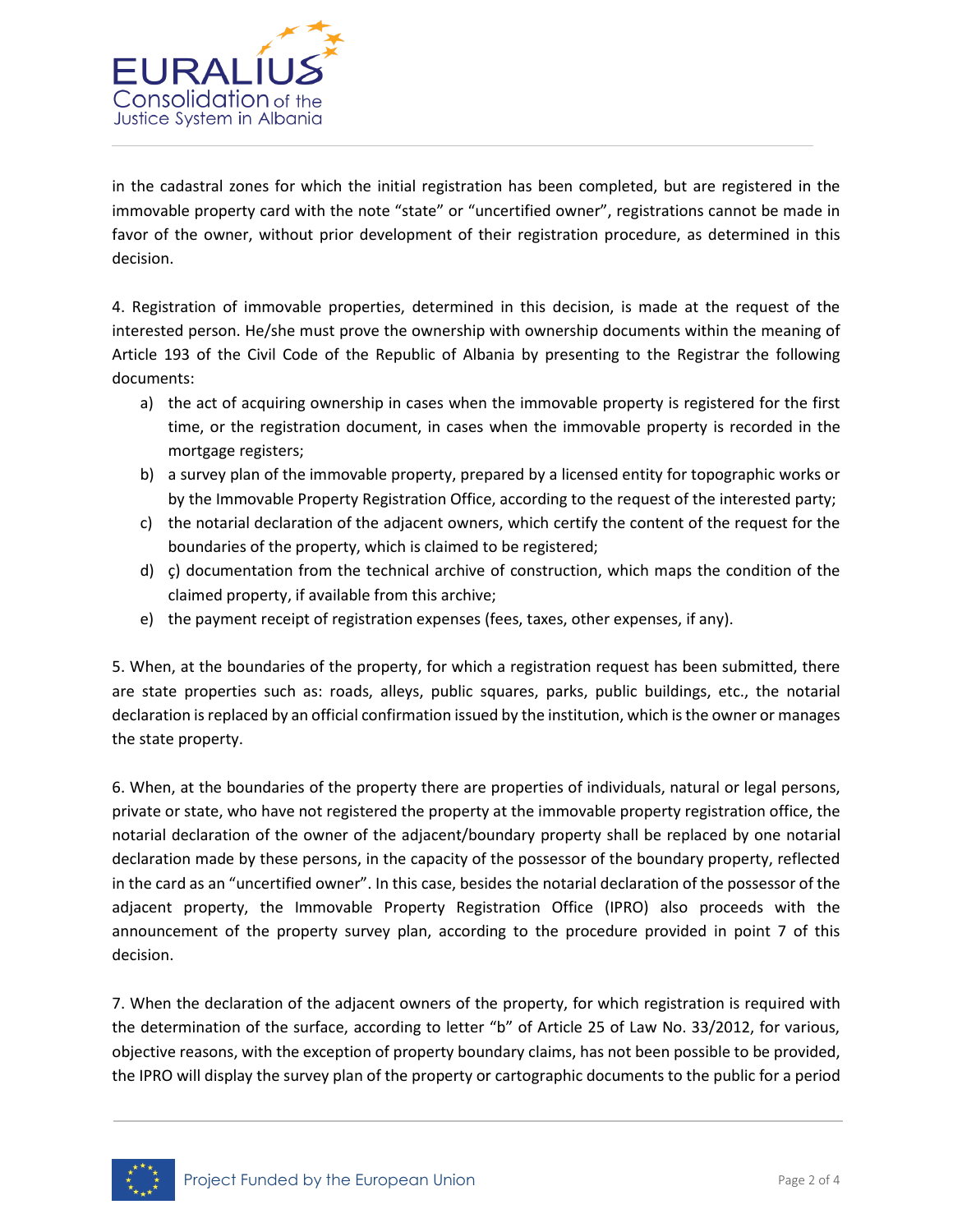

of 45 days, in visible locations of the IPRO and at the municipal unit in the territory of which the property is located.

For the announcement procedure, it is necessary that the boundary of the property for which the declaration of the adjacent owner/possessor is missing, complies with the boundary shown by the cartographic documents obtained from the technical archive of the construction. If this boundary does not match, the announcement procedure is not conducted and the registrar refuses the registration.

8. The applicant signs a declaration before the notary public, certifying at his own responsibility that he/she cannot, for objective reasons, provide the notarial declaration of the owner or of the owners adjacent to the property he/she is seeking to register, and the nature of the objective impossibility. If the adjacent owner submits, within 45 days, at the IPRO a complaint or claim substantiated and based on legal documents for the boundaries of the property for which registration is required, the registrar refuses the registration.

If the adjacent/boundary owner does not submit at the IPRO, within 45 days, a complaint or claim for the boundaries of the property for which registration is required, the registrar shall, within 5 working days from the date of expiry of the above deadline, draft in two copies, a minutes, which contains a description of the performed procedures. A copy of the minutes is filed in the IPRO archive, while the other copy is administered handled in the file of the applicant requiring the property registration.

9. When two or more co-owners own the adjacent/boundary property, the applicant submits the notarial statements of the co-owners for whom it is possible to obtain such a declaration. For other co-owners, for which it is not objectively possible to obtain a notarial declaration, the procedures set forth in point 7 of this decision shall apply.

10. The procedures provided in points 7, 8 and 9 of this decision apply to any other case of immovable property registration, for which the declarations of adjacent owners are required.

11. The Registrar, if he/she deems it necessary, pursuant to Article 20 of Law No. 33/2012, verifies the authenticity of the documentation submitted by the applicant. For this purpose, he/she has the right to request documents from third parties, persons, natural or legal persons, notary offices and administration bodies. In addition to verifying the authenticity of the documentation, if he/she deems it necessary, the registrar may order the site verification of the property, with a group consisting of at least 2 cartographic employees of the registration office, in order to make the measurements and to draw up the relevant documents (alignment plan/ genplan/survey plan).

12. The Registrar shall, within the 30 calendar days from the date of submission of the request, with the exception of the display cases provided in point 7 of this decision, make a decision to register or refuse